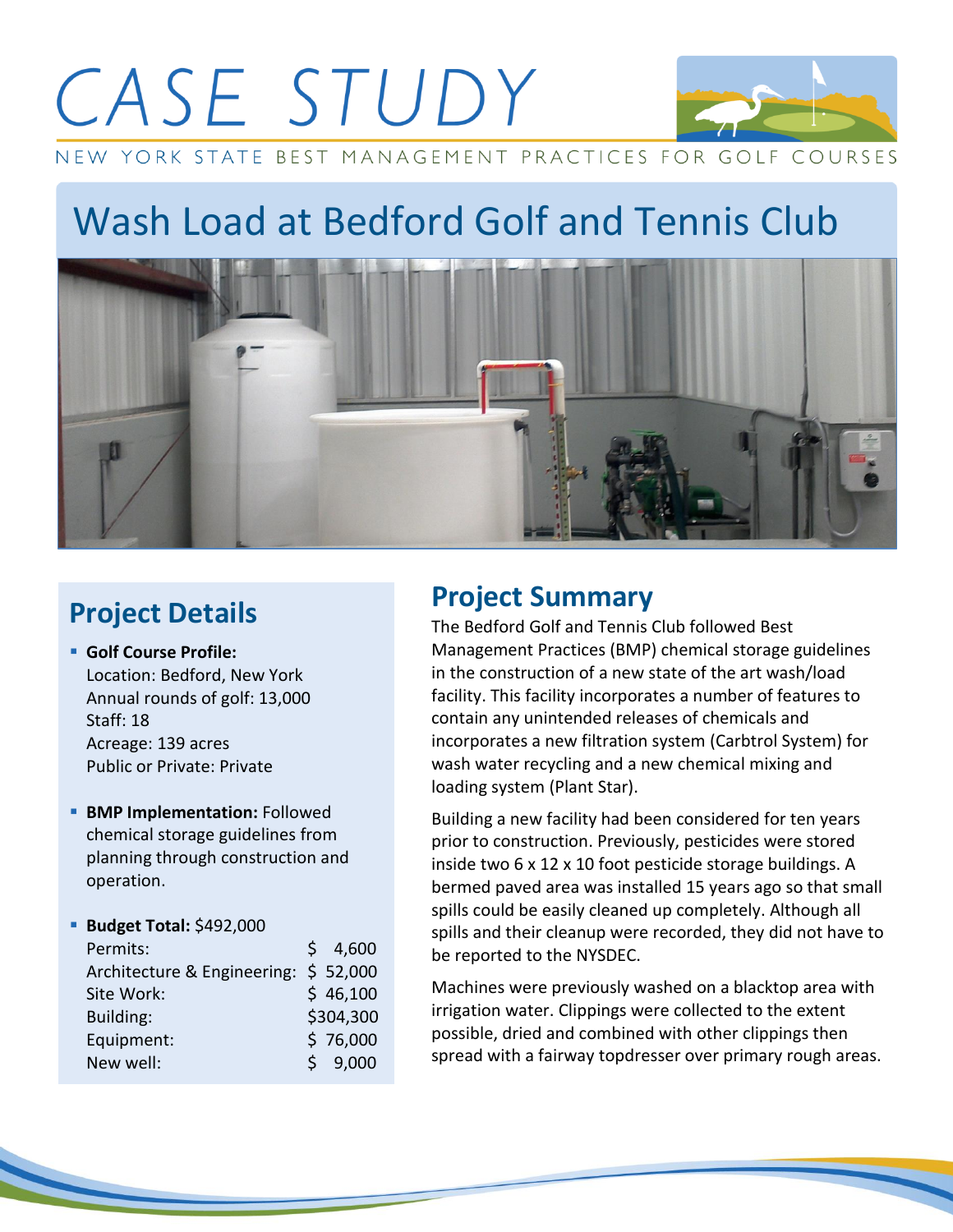# CASE STUDY



NEW YORK STATE BEST MANAGEMENT PRACTICES FOR GOLF COURSES

Though the wash area was far enough from any wetland areas to be a surface water contaminant, the potential for ground water contamination was a concern alleviated by the new facility and wash area features.

#### Building Features

The building is a poured concrete slab with a wall height of 4 feet and 23 gauge steel above that. The roof is insulated to prevent condensation as is the heated chemical storage area. The facility incorporates a number of features to prevent unintended releases of potential contaminants as well as safety features, including the following:

- The floor has a pitch to drains that can all be collected in the mixing and loading area
- Concrete painted with a 2 part epoxy paint and hardener to create a completely impervious surface
- Personal protective equipment (PPE) first aid kits, a portable eyewash and spill containment material is kept in the filtration room away from chemicals and fertilizers
- **Fire extinguishers are located in strategic locations inside the building**
- All doors are keyed alike to facilitate easy access by authorized personnel.
- **The pesticide storage room is equipped with metal pallet racks with wire shelves**
- Chemicals are segregated by function with liquids on the lower shelves and solids above them as recommended by NYSDEC.
- **The fan in the chemical storage room is connected to the light so that it comes on whenever someone** enters the room. Fans are also located in the mix load area and wash area.

#### Wash Area Features

The wash area consists of 4 stations with one central sump. Clippings are blown of the machines in designated areas throughout the course to prevent a large accumulation at the sump. The machines are then washed with continuously recycled water. Two carbon filters filter the water.

Though many systems utilize a drain to daylight in case excess rain water accumulates in the system, the Town of Bedford would not allow this. Therefore, if the system shuts down due to excessive water in the system, it must be pumped through the filters and into an extensive stormwater treatment area adjacent to the building.